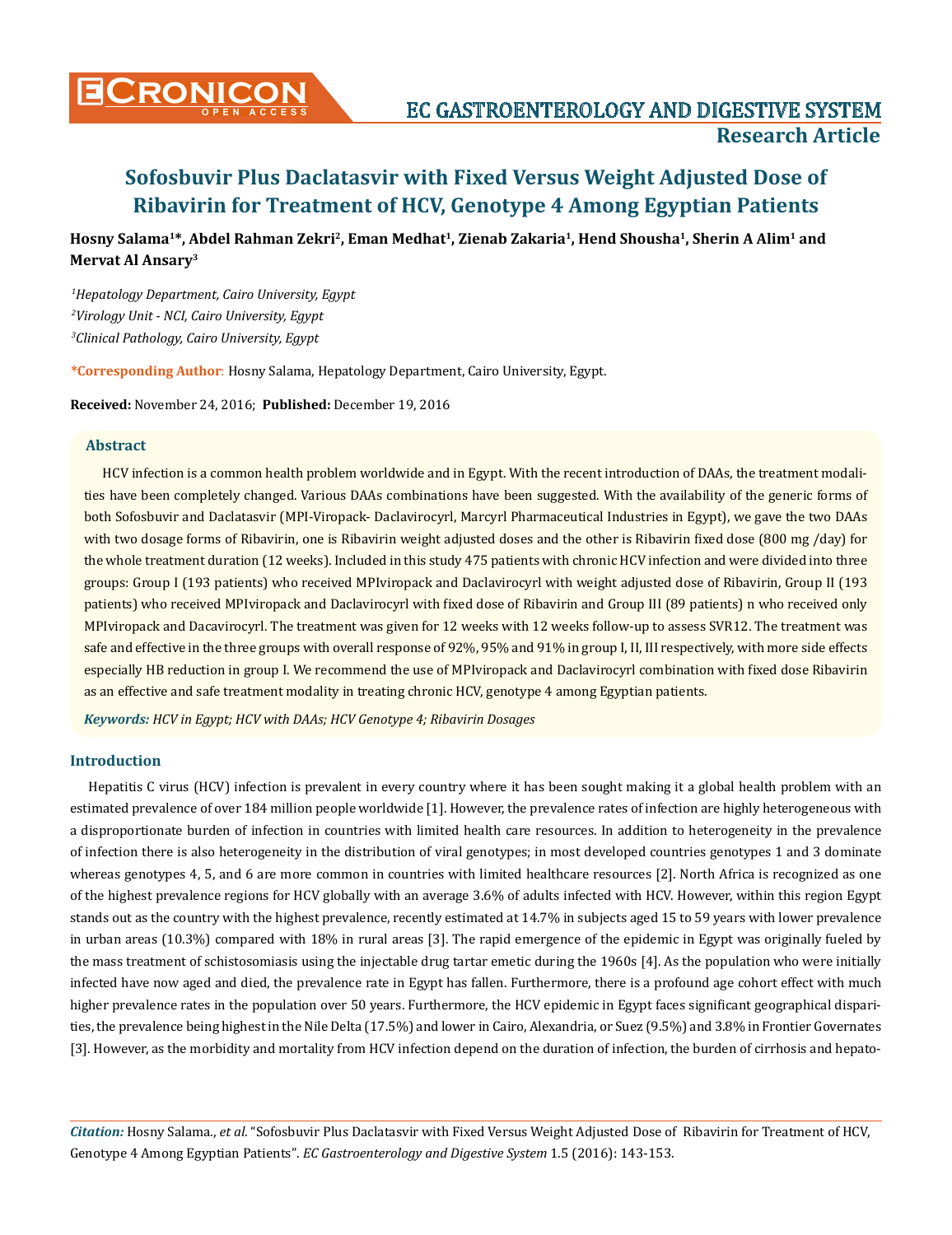cellular carcinoma (HCC) in Egypt is still rising and is expected to produce more than 200,000 deaths from cirrhosis or HCC over the next decade [5,6]. Over the past 15 years HCV genotype 4 has been regarded as difficult to treat, requiring 48 weeks of pegylated interferon and ribavirin (PegIFN/RBV) and achieving sustained virological response (SVR) rates of only 50%. New IFN-free DAA combinations have significantly improved SVR rates in HCV genotype 4 infected patients. With the advent of all oral direct-acting antiviral drugs with a broad range of genotypic activity and a low incidence of side effects, we are entering an exciting new era on the therapeutics of hepatitis C virus (HCV). As the majority of people infected with HCV live in resource-limited settings it is important to overcome the barriers that restrict access to treatment in these areas. Drug costs, public and professional education, simplified diagnostics, and political imperative all need to be addressed before the majority of HCV-infected individuals can benefit from the new generation of HCV antivirals [4].

The European Commission has approved Daklinza (daclatasvir), on August 27, 2014 a potent, pan-genotypic NS5A replication complex inhibitor for use in combination with other medicinal products across genotypes 1, 2, 3 and 4 for the treatment of chronic hepatitis C virus (HCV) infection in adults [7]. Daklinza, when used in combination with sofosbuvir, is an all-oral, interferon-free regimen that provided cure rates of up to 100% in clinical trials, including patients with advanced liver disease [8-11]. With the availability of generic DAAs drugs in Egypt with proven safety and efficacy as the brand named drugs, the treatment became available for a large sector of Egyptian patients with chronic HCV infection [12].

With the new Interferon, free DAAs regimens for HCV treatment, still Ribavirin is needed in many schedules specially with PI and NS5A Inhibitors. Although the mechanism of its action is not well understood, it is needed to enhance the response rate and decrease the relapse rate in addition to shorting the treatment duration as in patients with cirrhosis. In-spite of Ribavirin inclusion in many treatment strategies, most of the side effects were related to Ribavirin doses [10]. Sofosbuvir and Daclatasvir combination with or with-out Ribavirin proved to be safe and effective in treating HCV genotype 1,3,4 [13]. To evaluate the efficacy and safety of Ribavirin in treating Egyptian patients with chronic HCV genotype 4 infection, and with the availability of the generic forms of both Sofosbuvir and Daclatasvir (MPI-Viropack- Daclavirocyrl, Marcyrl Pharmaceutical Industries in Egypt), we gave the two DAAs with two dosage forms of Ribavirin, one is Ribavirin weight adjusted doses and the other is Ribavirin fixed dose (800 mg /day) for the whole treatment duration (12 weeks).

#### **Patients and Methods**

Included in this study 475 Egyptian patients with chronic HCV genotype 4 infection Patients were recruited between January to August 2016. The inclusion criteria were all patients with chronic HCV infection and compensated liver disease including Child grade A cirrhosis, HB level above 12 gm% with written informed consent. The exclusion criteria were patients with HB level below 12 gm%, decompensated cirrhosis (Child grade B and C), pregnant ladies or were not using contraception, concomitant HBV infection or HCC.

After getting their written informed consent, the following was done for all of them: Full clinical assessment, Biochemical tests including liver and kidney profile, CBC, Abd. Ultrasound, Fibroscan, HBsAg, quantitative HCV RNA using RT PCR.

The included patients were divided into 3 groups. In this open study, patients were randomized to be included in group I (193 patients) who received daily dose of MPI Viropack 400 mg with Daclavirocyrl 60 mg and Ribavirin in weight adjusted doses, group II (193 patients) who received daily dose of MPI Viropack 400 mg and Daclavirocyrl 60 mg and Ribavirin given in a fixed daily dose of 800 mg. The third group (89 patients) who served as a control group to received only daily dose of Viropack 400 and Daclavirocyrl 60 without Ribavirin. The treatment duration for the 3 groups was 12 weeks with 12 weeks post-treatment follow-up to assess SVR12.

The treated patients of the three groups were followed-up at the  $4<sup>th</sup>$  and  $12<sup>th</sup>$  weeks of treatment and for another 12 weeks posttreatment.

At each visit the following was done: CBC, Liver and kidney profile, abdominal ultrasound and quantitative PCR for HCV using RT-PRC.

*Citation:* Hosny Salama., *et al*. "Sofosbuvir Plus Daclatasvir with Fixed Versus Weight Adjusted Dose of Ribavirin for Treatment of HCV, Genotype 4 Among Egyptian Patients". *EC Gastroenterology and Digestive System* 1.5 (2016): 143-153.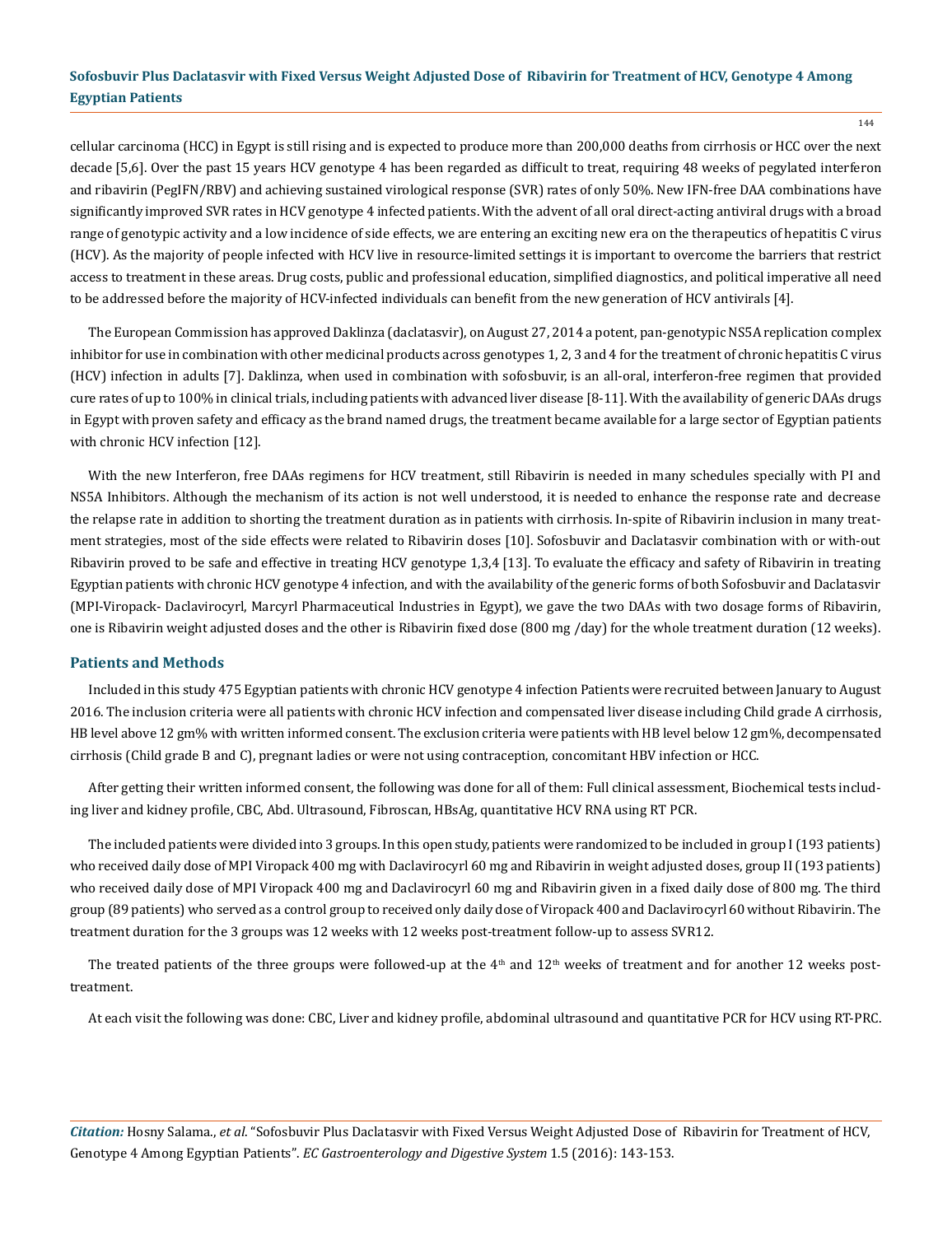145

In the study cohort, 162 patients (34%) had been previously treated, including 48 patients (10%) who had relapsed on sofosbuvir and Ribavirin only. Fibroscan was done to assess the fibrosis score where score 1 and 2 indicates no cirrhosis, and score of 3 indicates advanced fibrosis and score of 4 indicates compensated cirrhosis. In group I fibrosis score of 1, 2, 3, 4 was detected in 80, 38, 35, 40 patients and in group II, Fibrosis score was of 1, 2, 3, 4 was detected in 78, 42, 31, 42 patients and in group III Fibrosis score of 1, 2, 3, 4 was detected in 25, 22, 19, 23 respectively (Table 1).

| <b>Character</b>           | Gr. I (No.193) | Gr. II (No. 193) | Gr. III (No 89) |
|----------------------------|----------------|------------------|-----------------|
| Age, mean                  | $52 + 3$       | $53 + 4$         | $55 + 2$        |
| Sex, males                 | 110 (57%)      | 102 (53%)        | 50 (56%)        |
| Asthenia                   | 159 (82.4%)    | 160 (82.9%)      | 60 (67.4%)      |
| Abd. Discomfort            | 88 (45.6%)     | 97 (50.3%)       | 55 (28.5%)      |
| <b>Bleeding tendencies</b> | 50 (25.9%)     | 55 (28.5)        | 14(7.3%)        |
| Itching                    | 17(8.8%)       | 19 (9.8%)        | $4(4.5\%)$      |

*Table 1: Clinical data for the three groups.*

The hepatitis C RNA count ranged from 0.1to 6 million IU/mL.

There were no virologic breakthroughs with the 12-week treatment.

### **Results**

Included in this study 475 patients with chronic HCV infection, out of them 262 were males (55%) with ages ranged from 22 to 66 years with a mean of 44 years (Figure 1 and 2). The main presenting symptoms were athenia, Abdominal pain, bleeding tendency, itching (Table 2).

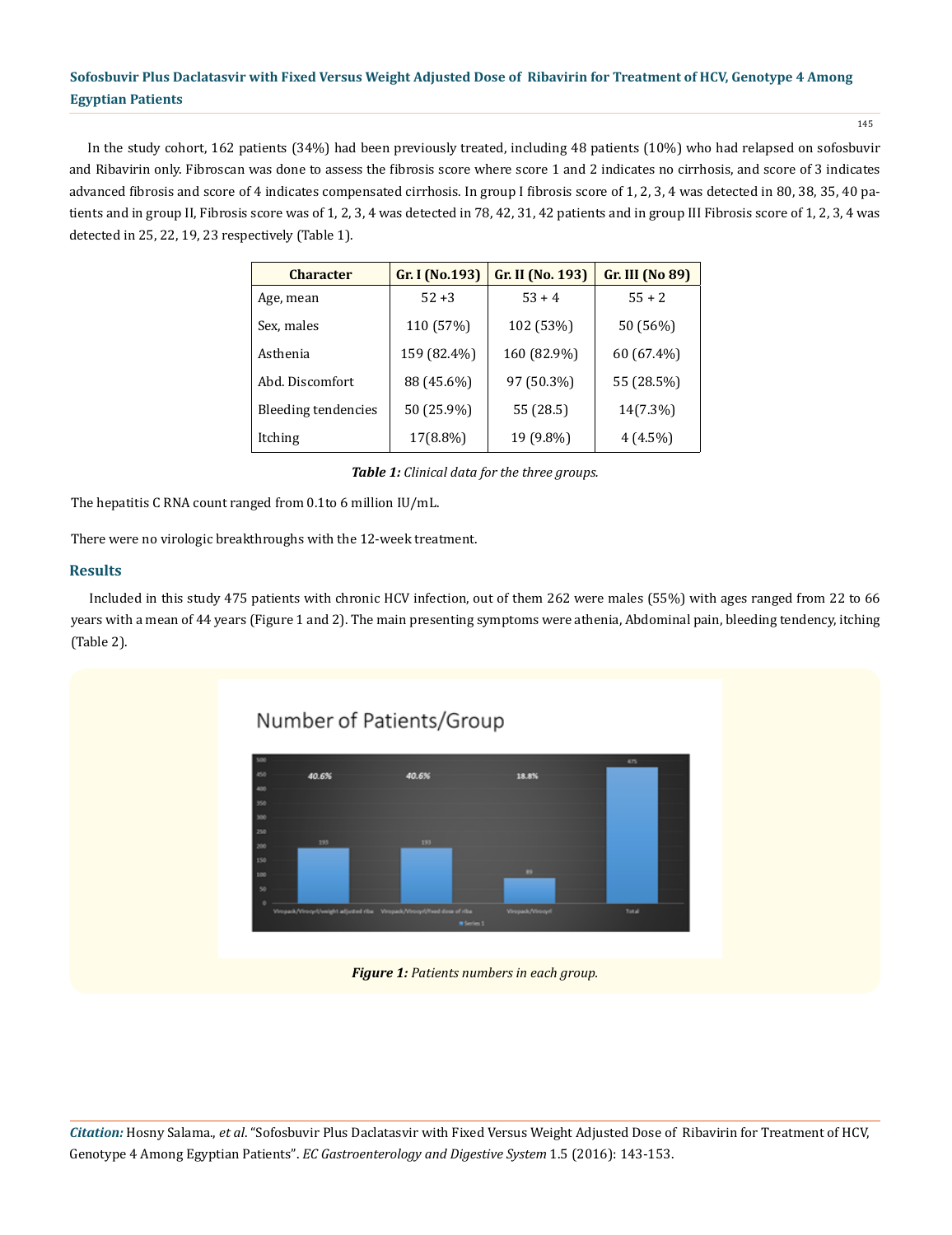

146

*Figure 2: Male/Female ratio total and in each group.*

| <b>Biochemical test</b> | <b>Group I</b>    | <b>Group II</b> | <b>Group III</b> |
|-------------------------|-------------------|-----------------|------------------|
| Elevated ALT, AST       | 157 (81%)         | 163 (84%)       | 80 (90%)         |
| CBC:                    |                   |                 |                  |
| $HB > 12$ gm%           | 100%              | 100%            | 100%             |
| Leucopenia              | 38 (20%)          | 39 (20.2%)      | 24 (27%)         |
| Thrombocytopenia        | 43 (22.2%)        | 45 (23.3%)      | 26 (29.2%)       |
| <b>HCV RNA Level</b>    | $0.1 - 5$ mill/ml | $0.1 - 6$ m/ml  | $0.2 - 4.5$ m/ml |

Their labs. At baseline revealed elevated liver enzymes in 422 patients (89 %), with HB level above 12 gm% in all of them. At the end of 12 weeks treatment, liver enzymes were normalized in 178 (92.2%) in group I and in 180 (93%) % in group II and in 84 (94.3%) in group III. Also, HB level was decreased to a level below 12 gm% in 87 (45%)%, in 25 (13%), in 2 (2.2%) in group I, II, III respectively (Table 3,4). The decreased HB level was more significant in group I who receive Ribavirin in weight adjusted doses. PCR testing by RT-PCR revealed a level ranged from 0.1 to 6 millions before therapy. At 4 weeks of treatment, PCR became (-) ve in 177 (91.7%),178 (92.2%), 80 (90%) in group I, II, III respectively (Table 5- Figure 3). Overall response rate with (-) ve PCR at 12 weeks of treatment was detected in 180 (93.2%), 184 (95.3%), 82 (92%)in group I, II, III respectively (Table 6). SVR12 was detected in 178 (92.2%), 183 (94.8%), 81 (91%) in group I, II, III respectively (Table 7, 8 and 9 Figure 4). In relation to fibrosis score (Figure 5), the response rate ranged from 95 - 100 % in F1, F2 and it decreased to 80 - 93% in F3, F4 (Figure 6). The non-responders were 13 (6.7%), 12 (6.2%), 7 (7.8%) patients in group I, II, III. The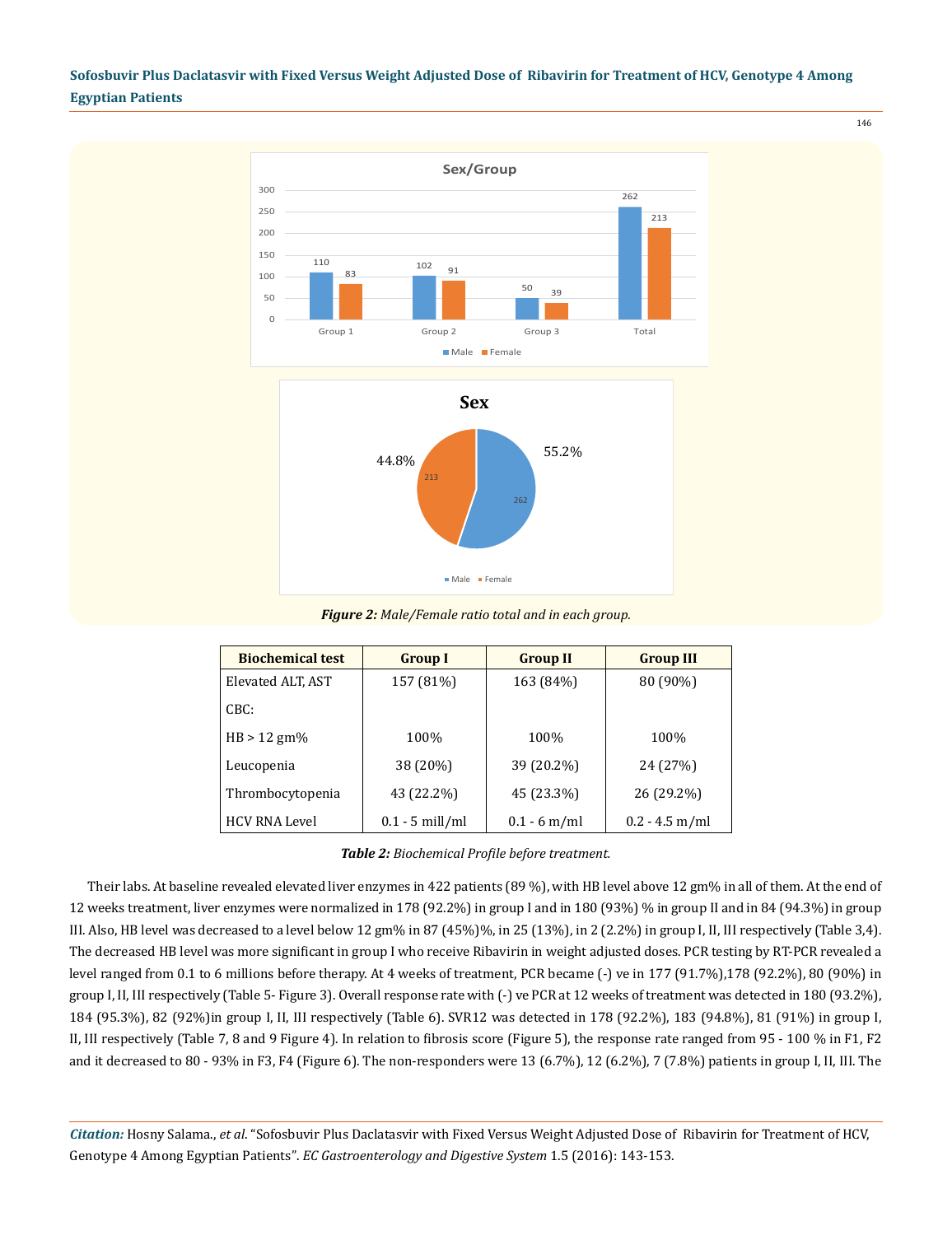non-responders were 32 (6.7%) patients out of 475 patients. In relation to fibrosis score, 29 out of 32 non-responders were in F3, F4. As regards to relapses, they were 2, 2, 1 in Group I, II, III respectively. Again, the relapses were in F4 patients in the three groups. As regards previously treated patients, (Figure 7) 155 out of 162 patients responded to Sofosbuvir, Daclatasvir combination forvonyl 12 weeks.



*Figure 3: SVR 4.*



*Figure 4: SVR 12.*



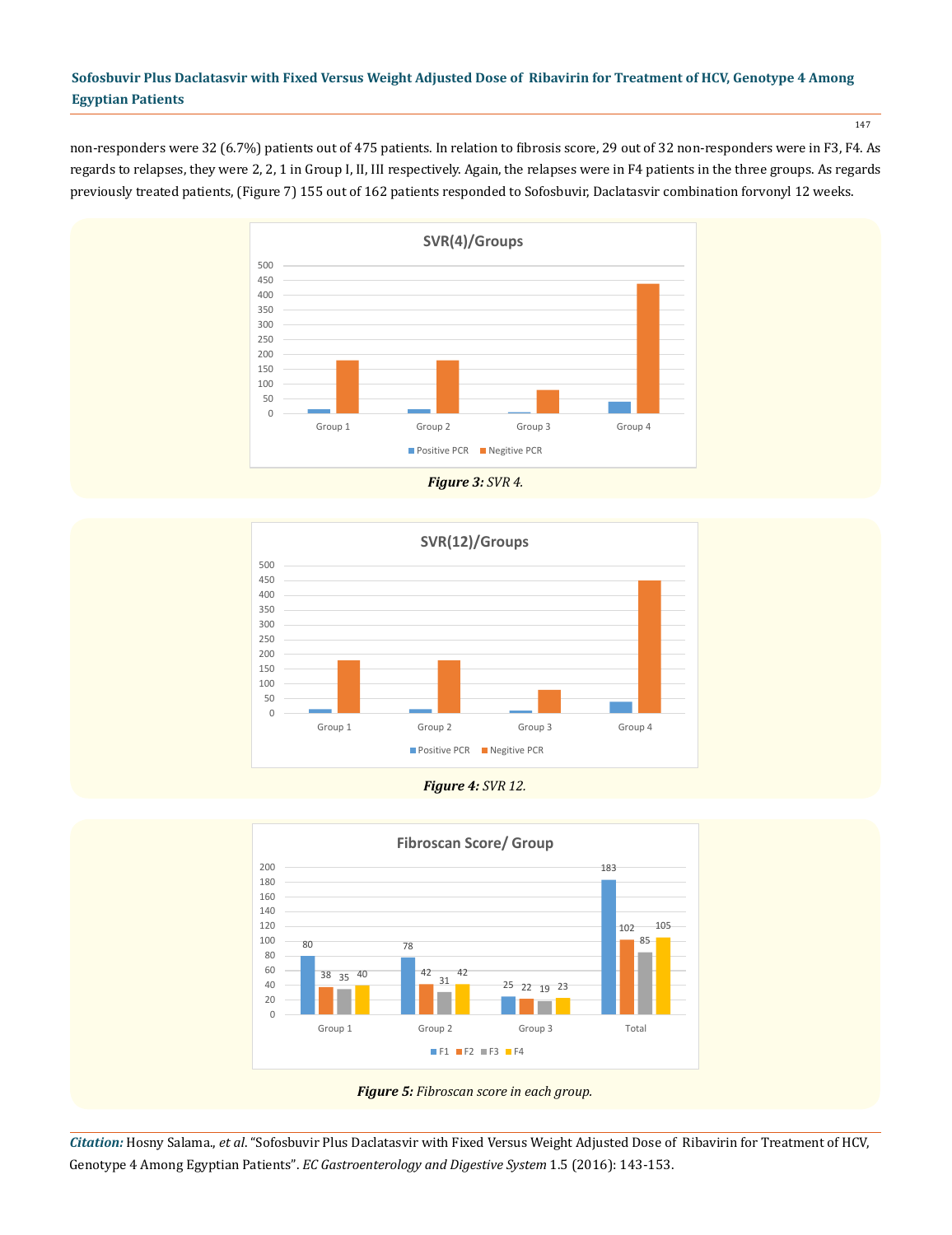

*Figure 6: SVR in relation to Fibroscan Score.*



*Figure 7: Naïve versus experienced patients.*

| <b>Biochemical test</b> | <b>Group I</b> | <b>Group II</b> | <b>Group III</b> |
|-------------------------|----------------|-----------------|------------------|
| Elevated ALT, AST       | 15 (7.7%)      | 13 (6.7%)       | $5(5.6\%)$       |
| CBC:                    |                |                 |                  |
| $HB < 12$ gm%           | 87 (45%)%      | 25 (13%)        | $2(2.2\%)$       |
| Leucopenia              | 41 (21%)       | 39 (20.2%)      | 24 (27%)         |
| Thrombocytopenia        | 45 (23.3%)     | 45 (23.3%)      | 26 (29.2%)       |
| HCV RNA (-) ve          | 180 (93%)      | 181 (93.8%)     | 82 (92%)         |
| $HCV$ RNA $(+)$ ve      | 13 (6.7%)      | 12 (6.2%)       | $7(7.8\%)$       |

*Table 3: Biochemical Profile at week 12 of treatment.*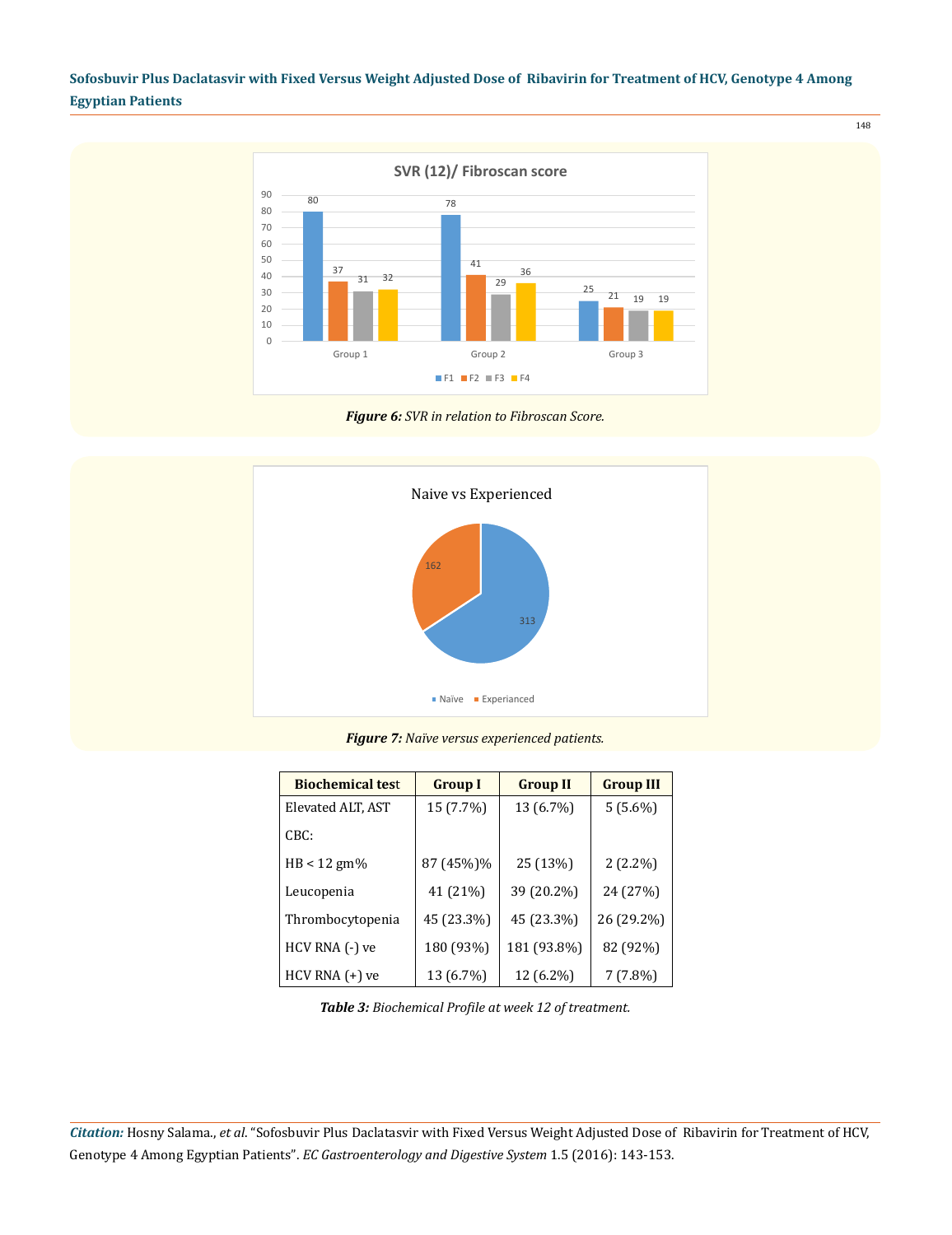| <b>Fibroscan score</b> | <b>Group I (No. 193)</b> | Group II (No.193) | Group III (No. 89) |
|------------------------|--------------------------|-------------------|--------------------|
| F1                     | 80 (41%)                 | 78 (40%)          | 25 (28%)           |
| F <sub>2</sub>         | 38 (20%)                 | 42 (22%)          | 22 (25%)           |
| F3                     | 35 (18%)                 | 31 (16%)          | 19 (21%)           |
| F4                     | 40 (21%)                 | 42 (22%)          | 23 (26%)           |

*Table 4: Fibroscan results in all groups.* 

| <b>HCV RNA</b> | <b>Group I</b> | <b>Group II</b> | <b>Group III</b> |
|----------------|----------------|-----------------|------------------|
| $(-)$ ve PRC   | 177 (91.7%)    | 178 (92.2%)     | 80 (89.9%)       |
| $(+)$ ve PCR   | $16(8.3\%)$    | 15(7.8)         | 9(10.1)          |

*Table 5: HCV RNA level at week 4 during treatment.*

| <b>HCV RNA</b>     | <b>Group I</b> | <b>Group II</b> | <b>Group III</b> |
|--------------------|----------------|-----------------|------------------|
| HCV RNA (-) ve     | 180 (93%)      | 184 (95%)       | 82 (92%)         |
| $HCV$ RNA $(+)$ ve | 13 (6.7%)      | 12 (6.2%)       | $7(7.8\%)$       |

*Table 6: HCV RNA level at week 12 during treatment.* 

| <b>Fibrosis score</b> | (-) ve PCR in Gr.I | $(-)$ ve PRC in Gr. II | (-) ve PCR in Gr. III |
|-----------------------|--------------------|------------------------|-----------------------|
| F1                    | 80 (100%)          | 78 (100%)              | 25 (100%)             |
| F <sub>2</sub>        | 37 (97%)           | 41 (97.6)              | 21 (95%)              |
| F3                    | 31 (88.6%)         | 29 (93.5%)             | 17 (89,5%)            |
| F4                    | 32 (80%)           | 36 (85.7%)             | 19 (82.6%)            |
| Overall Response      | 180 (93%)          | 184 (95%)              | 82 (92%)              |

*Table 7: HCV RNA level at the end of 12 weeks treatment in relation to Fibrosis score.* 

| <b>Fibrosis score</b> | (-) ve PCR in Gr.I | (-) ve PRC in Gr. II | (-) ve PCR in Gr. III |
|-----------------------|--------------------|----------------------|-----------------------|
| F1                    | 80 (100%)          | 78 (100%)            | 25 (100%)             |
| F <sub>2</sub>        | 37 (97%)           | 41 (97.6%)           | 21 (95%)              |
| F3                    | 30 (85.7%)         | 29 (93.5%)           | 17 (89.5%)            |
| F4                    | 31 (77.5%)         | 35 (83%)             | 18 (78%)              |
| Overall Response      | 178 (92%)          | 183 (95%)            | 81 (91%)              |

*Table 8: Viraemia level at 12 weeks post- treatment (SVR12) in relation to Fibrosis score.*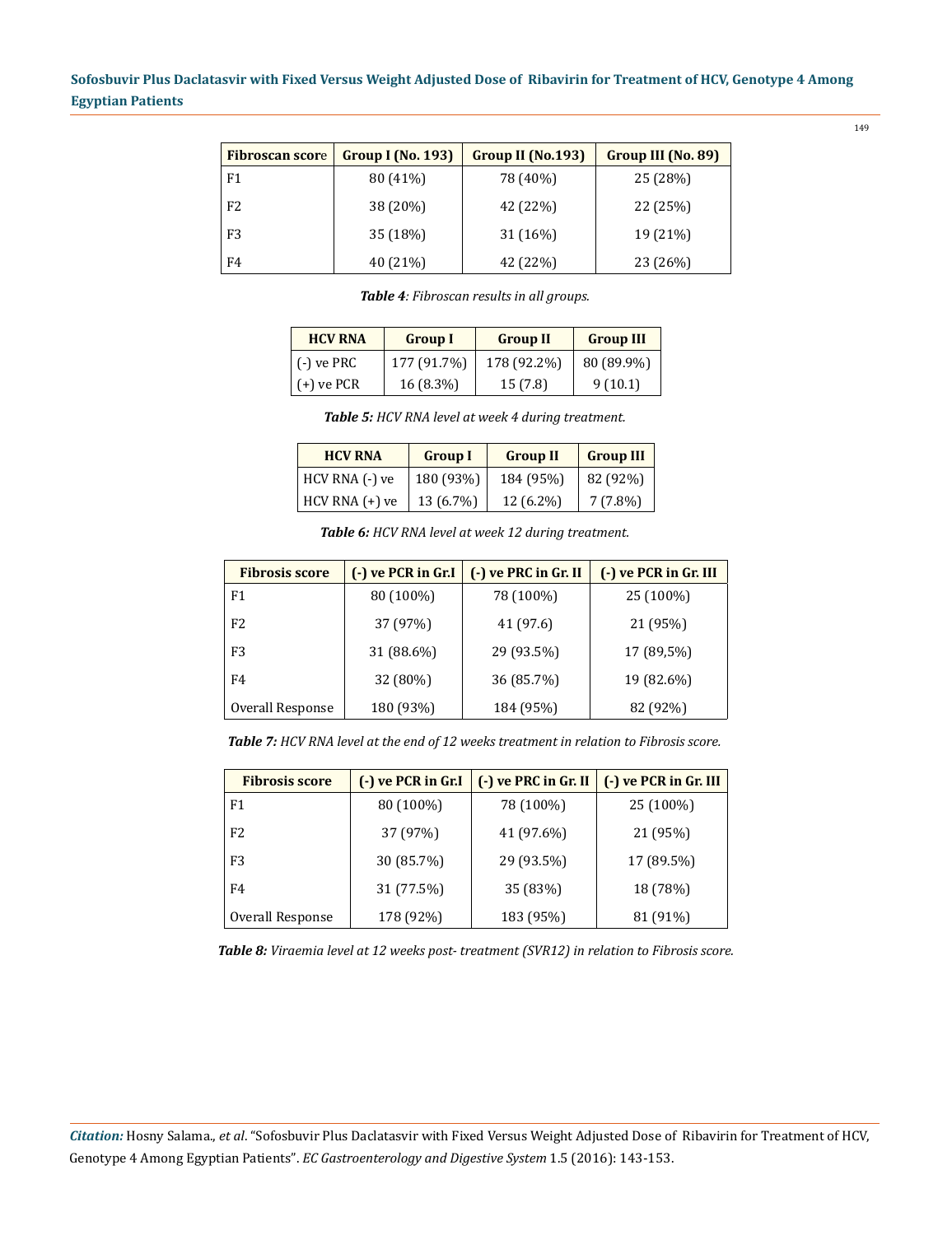| <b>Outcome</b>                                               | <b>Sustained Response, n</b> | <b>Virologic Failure</b> | Death. N         |
|--------------------------------------------------------------|------------------------------|--------------------------|------------------|
| Treatment regimen                                            |                              |                          |                  |
| - Sof & Dakla, $+$ wt. adjusted dose Ribavirin ( $n = 193$ ) | 178 (92%)                    | 15 (8%)                  | $\boldsymbol{0}$ |
| -Sof. & Dakla, $+$ fixed dose Ribavirin ( $n = 193$ )        | 183 (95%)                    | $10(5.2\%)$              | $\Omega$         |
| Sof, Dakla only $(n = 89)$                                   | 81 (91%)                     | 8(9%)                    | $\theta$         |
| - Overall $(n = 475)$                                        |                              |                          |                  |
| Patient Characteristic                                       |                              |                          |                  |
| -Cirrhosis ( $n = 105$ )                                     | 84 (80%)                     | 21 (20%)                 | $\mathbf{0}$     |
| -Advanced Fibrosis ( $n = 85$ )                              | 76 (89.5%)                   | $9(10.5\%)$              | $\mathbf{0}$     |
| -Previously treated $(n = 162)$                              | 144 (88.9)                   | 18 (11.1%)               | $\mathbf{0}$     |

#### *Table 9: Outcomes 12 Weeks After Treatment.*

At the time of failure, all four patients who relapsed had compensated cirrhosis in the 3 groups.

The most common adverse events were athenia, nausea, abdominal pain and headache. Hemoglobin reduction was detected in 45% in group I but none of the patients discontinued treatment because of adverse events (Table 10).

| <b>Side Effects</b> | Gr. I No $(\%)$ | Gr. II No $(\%)$ | Gr. III No $(\%)$ |
|---------------------|-----------------|------------------|-------------------|
| Nausea              | 86 (44.5%)      | 82 (42.5%)       | 41(46%)           |
| Abd. Pain           | 81(42%)         | 82 (42.5%)       | 32 (16.6%)        |
| Diarrhoea           | 8(4%)           | $9(4.7\%)$       | $4(4.5\%)$        |
| Headache            | 34 (16.7%)      | 31 (16%)         | 8(9%)             |
| Insomnia            | 13 (6.7%)       | 14 (7.3%)        | $2(2.2\%)$        |
| Asthenia            | 98 (50.7%)      | 92 (47.7%)       | 32 (16.6%)        |
| Gastric upset       | 32 (16.6%)      | 31(16%)          | 11 (12.4%)        |
| HB reduction        | 87 (45%)        | 25 (13%)         | $2(2.2\%)$        |

|  |  |  | Table 10: Adverse effects in the three groups. |
|--|--|--|------------------------------------------------|
|--|--|--|------------------------------------------------|

### **Discussion**

HCV is a worldwide infection affecting about 180 million persons with the highest prevalence in Egypt [1-5]. The standard of care therapy depended upon the combination of Peg Interferon with weight adjusted Ribavirin for 24 - 48 week in genotype IV, with limited success rate (SVR24 45 - 55%) and many side effects [14]. With the introduction of DAAs in 2011 by Telaprevir [15] and Bociprevir [16], the situation started to change in the form of higher response rate and lower relapse rate. With the introduction of Sofosbuvir in 2013, as NS5B polymerase inhibitor with pan genotypic activity, single oral dose and high efficacy with limited side effects, HCV treatment started to change [17-22]. With the FDA approval for Daclatasvir as NS5A inhibitor with pan genotypic activities [7], EASL in 2015 and AASLD 2016 issued many guidelines for HCV treatment genotype IV including the combination of Sofosbuvir and Daclatasvir with or without Ribavirin 12 weeks [23,24]. The mechanism of action of Ribavirin is not well understood, however its use may increase the response rate, decrease the relapse rate or shorten the treatment duration. However, addition of Ribavirin is associated with most side effects noted in

*Citation:* Hosny Salama., *et al*. "Sofosbuvir Plus Daclatasvir with Fixed Versus Weight Adjusted Dose of Ribavirin for Treatment of HCV, Genotype 4 Among Egyptian Patients". *EC Gastroenterology and Digestive System* 1.5 (2016): 143-153.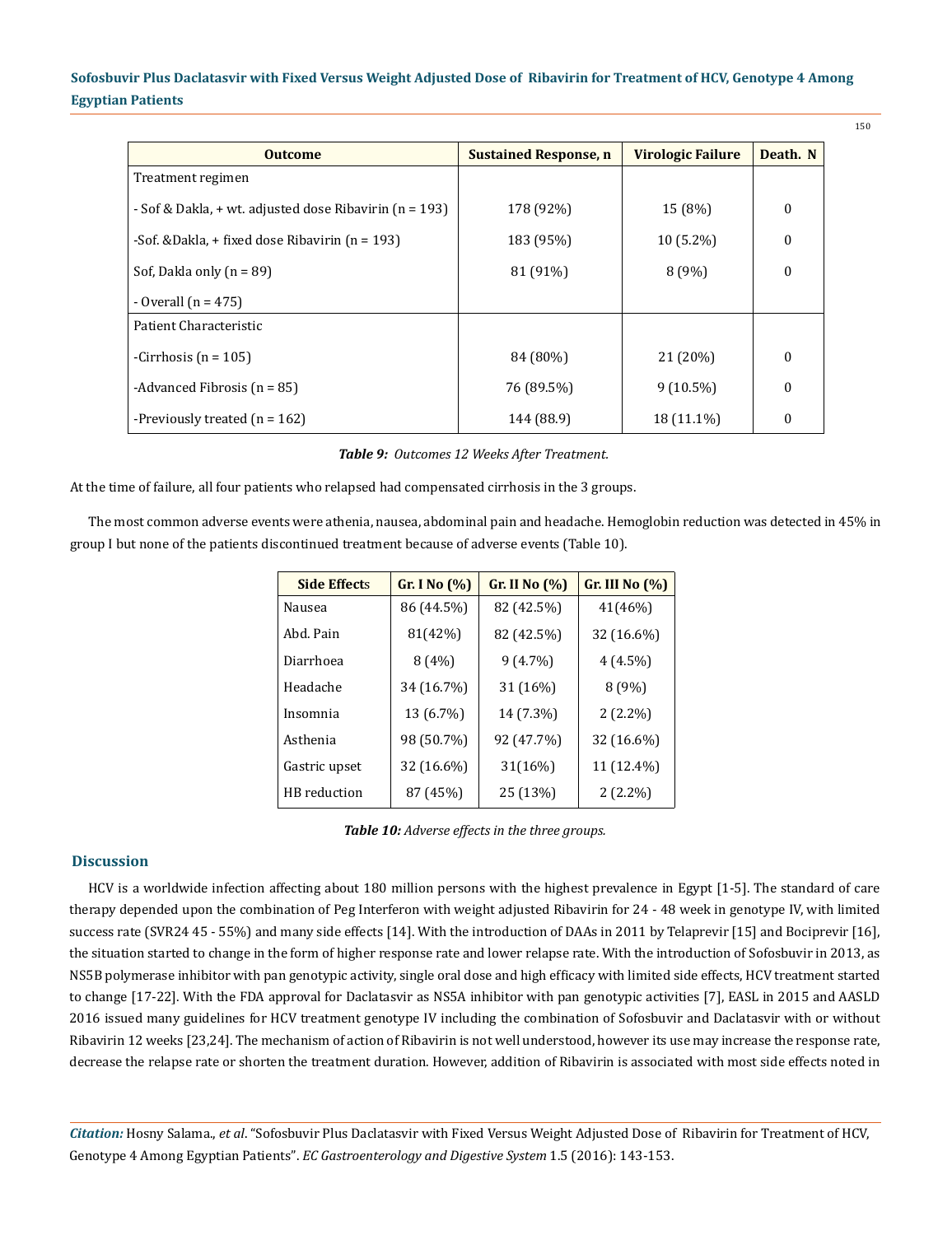these patients and its side effect was dose dependent [25]. For that reason, we conducted this study to compare the safety and efficacy of adding Ribavirin in weight adjusted doses and in a fixed dose in HCV treatment for group I and II. The treatment efficacy was higher in GrII (95%) than in Gr.I (92%) and this difference could be due side effects of higher doses of Ribavirin that necessitated change in its doses during therapy and this may affect patient compliance and the response to treatment. The side effects, mainly HB reduction, were more in Gr.I (45%) versus Gr. II (13%) and in both groups, the side effects were more than group III (2,2%) that did not receive Ribavirin [25]. However, the response rate was higher in Gr.II (95%) than in gr.III (91%) . Transient elastography is a good modality to assess the fibrosis score and guide treatment [26]. The response rate with correlated with the fibrosis score where it was from 95 - 100% in F1 and F2 and reduced to 80 - 93% in F3 and F4. The non-response and relapse rate was nearly similar in the 3 groups, and it was evident in F3 and F4 groups of patients.

### **Conclusion**

From this study , we confirmed the safety and efficacy of using the combination of generic forms of both Sofosbuvir and Daclatasvir (MPI-Viropack- Daclavirocyrl, Marcyrl Pharmaceutical Industries in Egypt) in treating HCV genotype 4 infection among Egyptian patients with overall response of 92%, 95% and 91% in group I, II and III respectively and the use of Ribavirin in both weight adjusted and fixed doses was equally effective with slight increase in response rate , but with more side effects especially HB reduction in weight adjusted doses. We concluded that the combination of MPIviropack and Daklaviroyrl with fixed dose Ribavirin was safe and effective in treating HCV genotype 4 among Egyptian patients with SVR12 of 95%.

#### **Bibliograpy**

- 1. Wantuck JM., *et al*[. "Review article: the epidemiology and therapy of chronic hepatitis C genotypes 4, 5 and 6".](https://www.ncbi.nlm.nih.gov/pubmed/24251930) *Alimentary Pharmacology & Therapeutics* [39.2 \(2014\): 137-147.](https://www.ncbi.nlm.nih.gov/pubmed/24251930)
- 2. [Thursz M and Fontanet A. "HCV transmission in industrialized countries and resource-constrained areas".](https://www.ncbi.nlm.nih.gov/pubmed/24080775) *Nature Reviews Gastroen[terology & Hepatology](https://www.ncbi.nlm.nih.gov/pubmed/24080775)* 11.1 (2014): 28-35.
- 3. Guerra J., *et al*[. "HCV burden of infection in Egypt: results from a nationwide survey".](https://www.ncbi.nlm.nih.gov/pubmed/22762140) *Journal of Viral Hepatitis* 19.8 (2012): 560-567.
- 4. Maud Lemoine and Mark Thursz. "Hepatology & Gastroenterology Section, Imperial College, London, United Kingdom". *Seminars in Liver Disease* 34 (2014): 89-97.
- 5. [Lehman EM and Wilson ML. "Epidemic hepatitis C virus infection in Egypt: estimates of past incidence and future morbidity and](https://www.ncbi.nlm.nih.gov/pubmed/19413698) mortality". *[Journal of Viral Hepatitis](https://www.ncbi.nlm.nih.gov/pubmed/19413698)* 16.9 (2009): 650-658.
- 6. McCombs J., *et al*[. "The risk of long-term morbidity and mortality in patients withch ronic hepatitis C: results from an analysis of data](https://www.ncbi.nlm.nih.gov/pubmed/24193887) [from a department of veterans affairs clinical registry".](https://www.ncbi.nlm.nih.gov/pubmed/24193887) *JAMA Internal Medicine* 174.2 (2014): 204-212.
- 7. "[Daklinza \(daclatasvir\) summary of product characteristics".](ttp://www.ema.europa.eu/docs/en_GB/document_library/EPAR_-_Product_Information/human/003768/WC500172848.pdf) *European Medicines Agency* (2014).
- 8. Vincent Leroy. "Combination of daclatasvir, sofosbuvir, and ribavirin for treatment of patients with hepatitis C genotype 3 infection". University of Grenoble in Saint-Martin d'Hères, France.
- 9. The Liver Meeting: American Association for the Study of Liver Diseases (AASLD). Abstract LB-3 (2015).
- 10. David R Nelson., *et al*[. "All-oral 12-week treatment with daclatasvir plus sofosbuvir in patients with hepatitis C virus genotype 3](https://www.ncbi.nlm.nih.gov/pubmed/25614962) [infection: ALLY-3 phase III study".](https://www.ncbi.nlm.nih.gov/pubmed/25614962) *Hepatology* 61.4 (2015): 1127-1135.

*Citation:* Hosny Salama., *et al*. "Sofosbuvir Plus Daclatasvir with Fixed Versus Weight Adjusted Dose of Ribavirin for Treatment of HCV, Genotype 4 Among Egyptian Patients". *EC Gastroenterology and Digestive System* 1.5 (2016): 143-153.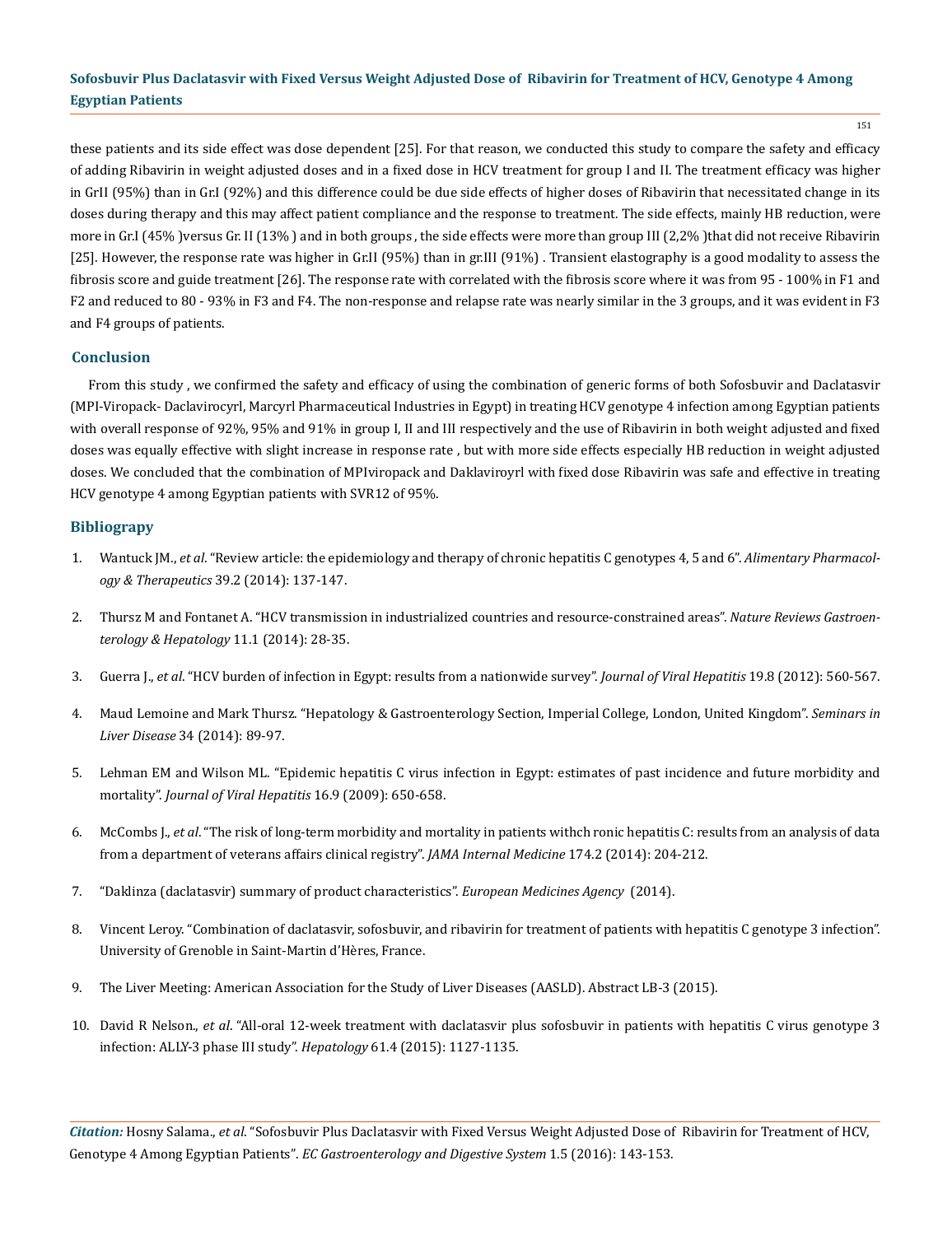- 152
- 11. ["Safety and efficacy study of daclatasvir 60mg, sofosbuvir 400mg, and ribavirin \(dosed based upon weight\) in subjects with chronic](https://www.clinicaltrials.gov/ct2/show/NCT02319031) [genotype 3 hepatitis C infection with or without prior treatment experience and compensated advanced cirrhosis for 12 or 16](https://www.clinicaltrials.gov/ct2/show/NCT02319031) weeks". *[Clinicaltrials.gov](https://www.clinicaltrials.gov/ct2/show/NCT02319031)* (2015).
- 12. Salama H., *et al*[. "Effect of Sofosbuvir, Brand Drug \(Sovaldi\) Versus Generic \(MPI Viropack\) in Treating Chronic HCV Genotype 4 Infec](https://www.ecronicon.com/ecgds/pdf/ECGD-01-000011.pdf)tion among Egyptian Patients". *[EC Gastroenterology and Digestive System](https://www.ecronicon.com/ecgds/pdf/ECGD-01-000011.pdf)* 1.2 (2016): 56-61.
- 13. Sulkowski MS., *et al*[. "Daclatasvir plus sofosbuvir for previously treated or untreated chronic HCV infection".](https://www.ncbi.nlm.nih.gov/pubmed/24428467) *New England Journal of Medicine* [370.3 \(2014\): 211-221.](https://www.ncbi.nlm.nih.gov/pubmed/24428467)
- 14. Santoro R., *et al*[. "Peginterferon alfa-2b and ribavirin for 12 vs. 24 weeksin HCV genotype 2 or 3".](https://www.ncbi.nlm.nih.gov/pubmed/15972867) *New England Journal Medicine*  [352.25 \(2005\): 2609-2617.](https://www.ncbi.nlm.nih.gov/pubmed/15972867)
- 15. Jacobson IM., *et al*[. "Telaprevir for previously untreated chronic hepatitis C virus infection".](https://www.ncbi.nlm.nih.gov/pubmed/21696307) *New England Journal Medicine* 364.25 [\(2011\): 2405-2416.](https://www.ncbi.nlm.nih.gov/pubmed/21696307)
- 16. Poordad F., *et al*[. "Boceprevir for untreated chronic HCV genotype 1 infection".](https://www.ncbi.nlm.nih.gov/pubmed/21449783) *New England Journal Medicine* 364.13 (2011): 1195- [1206.](https://www.ncbi.nlm.nih.gov/pubmed/21449783)
- 17. Lawitz E., *et al*[. "Sofosbuvir for previously untreated chronic hepatitis C infection".](https://www.ncbi.nlm.nih.gov/pubmed/23944316) *New England Journal Medicine* 369.7 (2013): 678- [619.](https://www.ncbi.nlm.nih.gov/pubmed/23944316)
- 18. Osinusi A., *et al*[. "Sofosbuvir and ribavirin for hepatitis C genotype 1 in patients with unfavorable treatment characteristics: a ran](https://www.ncbi.nlm.nih.gov/pubmed/23982366)domized clinical trial". *[Journal of the American Medical Association](https://www.ncbi.nlm.nih.gov/pubmed/23982366)* 310.8 (2013): 804-811.
- 19. Lalezari JP., *et al*[. "Once daily sofosbuvir plus ribavirin for 12 and 24 weeks in treatment-naive patients with HCV infection: the](http://www.journal-of-hepatology.eu/article/S0168-8278(13)60847-8/abstract) QUANTUM study". *[Journal Hepatology](http://www.journal-of-hepatology.eu/article/S0168-8278(13)60847-8/abstract)* 58.1 (2013): S346.
- 20. Lawitz E., *et al*. "Sofosbuvir in combination with PegIFN and ribavirin for 12 weeks provides high SVR rates in HCV-infected genotype 2 or 3 treatment-experienced patients with and without compensated cirrhosis: results from the LONESTAR-2 study". *Hepatology* 58.1(2013): 1380.
- 21. Lawitz E., *et al*[. "Sofosbuvir in combination with peginterferon alfa-2a and ribavirin for noncirrhotic, treatment-naive patients with](https://www.ncbi.nlm.nih.gov/pubmed/23499158) [genotypes 1, 2, and 3 hepatitis C infection: A randomised, double-blind, phase 2 trial".](https://www.ncbi.nlm.nih.gov/pubmed/23499158) *Lancet Infection Disease* 13.5 (2013): 401-408.
- 22. Ruane PJ., *et al*[. "Sofosbuvir plus ribavirin in the treatment of chronic HCV genotype 4 infection in patients of Egyptian ancestry".](https://www.ncbi.nlm.nih.gov/pubmed/25450208) *Hepatology* [62.5 \(2015\): 1040-1046.](https://www.ncbi.nlm.nih.gov/pubmed/25450208)
- 23. "EASL Recommendation on treatment of Hepatitis C". *Journal of Hepatology* (2015): 1-20.
- 24. "AASLD and IDSA: Recommendations for Testing, Managing, and Treating Hepatitis C" (2016).
- 25. Sulkowski MS., *et al*[. "Anemia during treatment with peg interferon alfa-2b/ribavirin and boceprevir: Analysis from the serine prote](https://www.ncbi.nlm.nih.gov/pubmed/23081753)[ase inhibitor therapy 2 \(SPRINT-2\) trial".](https://www.ncbi.nlm.nih.gov/pubmed/23081753) *Hepatology* 57.3 (2013): 974-984.